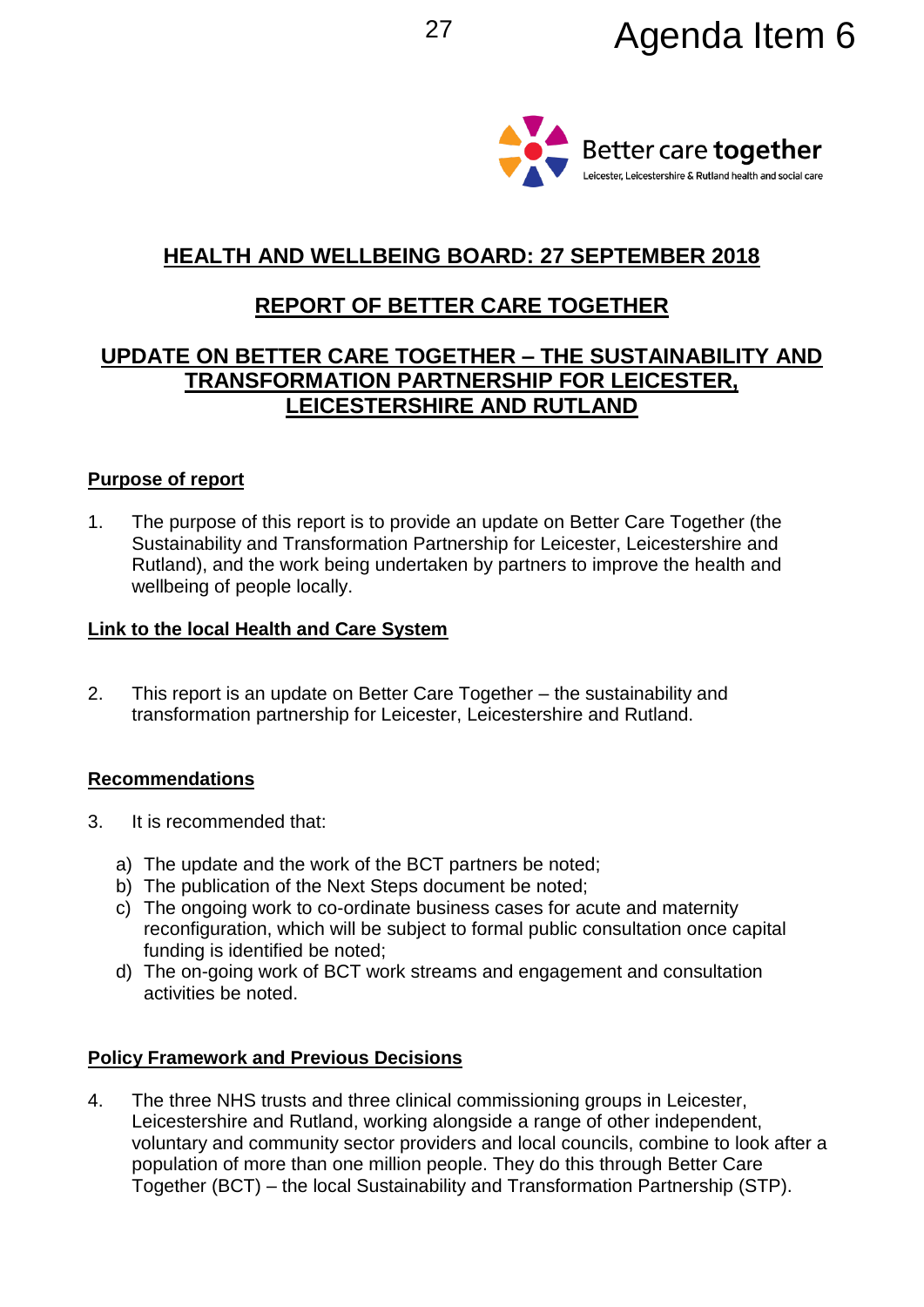5. Better Care Together is one of 44 STPs covering all of England. They are designed around the needs of whole areas, not just individual organisations.

### **Background**

- 6. Back in November 2016 the local NHS organisations published draft proposals to improve health services for patients in our area. That was as part of a national initiative to produce what were called Sustainability and Transformation Plans (or STPs for short) for 44 areas across the country.
- 7. Known locally as Better Care Together, engagement was sought with local people and staff on these draft proposals. The overall direction of improving care quality and safety while integrating services by breaking down artificial organisational barriers was welcomed. However, people told us they had concerns about the number of hospital beds planned for the future, as well as the capacity of general practice and community services to support planned new service models.
- 8. Since then national policy has refocused these STPs, moving the emphasis from being about producing plans to concentrating on ongoing partnership working to improve services and care for patients through more integrated care in local places.
- 9. Whatever acronym is used, locally the NHS partners in Better Care Together have taken forward a significant amount of work over the 18-month period since the document was first published.
- 10. A new treatment centre has opened in Market Harborough, in addition to the enhanced the NHS111 service which provides more access to clinicians and created 2,000 extra appointments each week with GPs and nurses at hubs in Leicester City. £48 million has been secured for the new A&E department at Leicester Royal Infirmary as well as a commitment to fund around £2 million of improvements at general practice premises. Last year, £8 million was secured for a purpose-built mental health ward for children and young people with a focus on eating disorders and £30 million for new intensive care units and a new ward at Glenfield Hospital. In addition there has been changes to the way that the NHS organisations work together, so that they operate more as one team working for the people of Leicester, Leicestershire and Rutland in a less fragmented way.
- 11. However, the last 18 months have also seen local NHS finances and performance challenged in many services and organisations, particularly during the winter period.
- 12. Nationally, the Government has recognised the pressure local NHS services are under and so the announcement, in March this year, of the development of a longterm plan and funding settlement for the NHS was welcomed. Later this year more detailed information on what the NHS can, and can't do, with any increased level of funding will be published.
- 13. Set against this context, the local NHS partners decided that our Better Care Together partnership needs to continue its ongoing work to improve care for patients. It was decided not to produce a detailed long-term 'blueprint' for all NHS services by creating a 'final' version of our original STP plan. This is because the outcome of the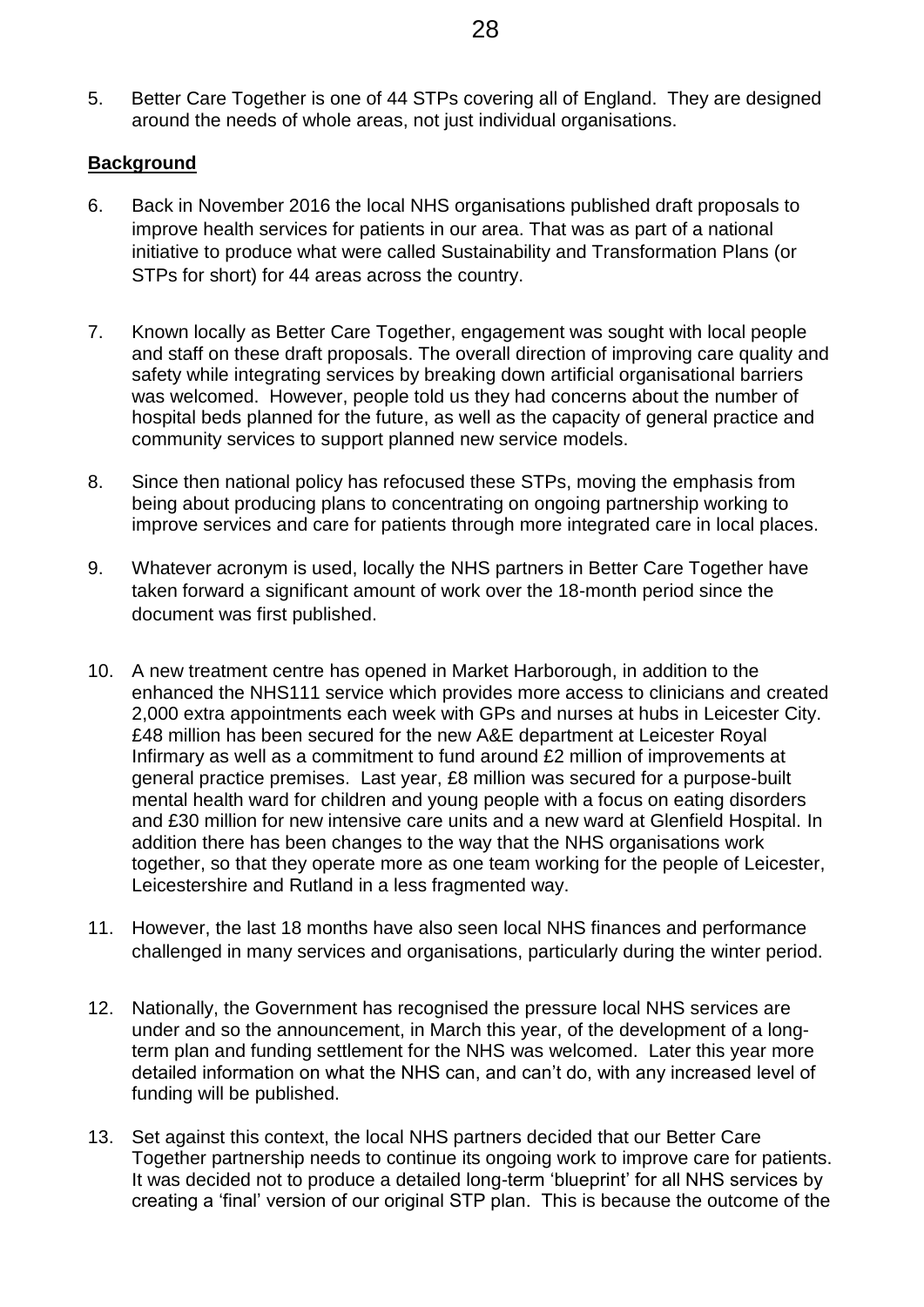national funding review could have a direct and significant impact on what it is possible to afford; and therefore, some of the choices that we may need to make.

- 14. In the meantime it was felt important to update local people and stakeholders on the work that is being done by the Better Care Together partners. This is why we published in late August 2018 the *Next Steps to better care Leicester, Leicestershire and Rutland* document*.*
- 15. The Next Steps publication:
	- provides an update on the progress already made to deliver high quality, sustainable services.
	- sets out the refreshed strategic direction which responds to the feedback on initial proposals and the actual experience of services.
	- summarises the plans to improve the health and wellbeing of the region's diverse population which is centred around the model of care that has been evolving over recent years. The model focuses on keeping more people well and out of hospital, providing more care closer to home, providing care in a crisis and providing high quality specialist care.
	- explains how partners are working together across NHS organisations, and in partnership with others, in a more integrated way that is focused on doing the right thing for local people not necessarily individual organisations.
	- it is open about those areas which require ongoing work to develop care models and the implications of these for local services, for example some community services and hospitals.

## **Reconfiguration of acute and maternity services**

- 16. One of the key elements that the draft STP proposals focused on in 2016 was the need for improvement in LLR NHS buildings. This has been improved through the success in securing funding for the new A&E department at Leicester Royal Infirmary as well as commitment of around £2 million for improvements to general practice premises. Last year £8 million was secured for a purpose-built ward for children and young people with a focus on eating disorders and £30 million for new intensive care units and a new ward at Glenfield Hospital.
- 17. However, work continues on business cases totalling more than £350 million for the configuration of services provided by University Hospitals of Leicester, maternity services, and some community hospitals.
- 18. National funding to support the acute and maternity services reconfiguration is currently being applied for. This includes moving acute clinical services onto two sites, Leicester Royal Infirmary and Glenfield Hospital and retaining some non-acute health services on the site of Leicester General Hospital. Also remodelling maternity services to create a new maternity hospital at the Leicester Royal Infirmary and subject to the outcome of the consultation, a midwife-led unit at Leicester General Hospital.
- 19. If successful, under national NHS capital guidance formal consultation would be undertake. The system remains committed to doing this, which we hope to announce in 2019. Unfortunately national rules now mean that consultation cannot start until we have a level of surety regarding the potential availability of the required capital investment.